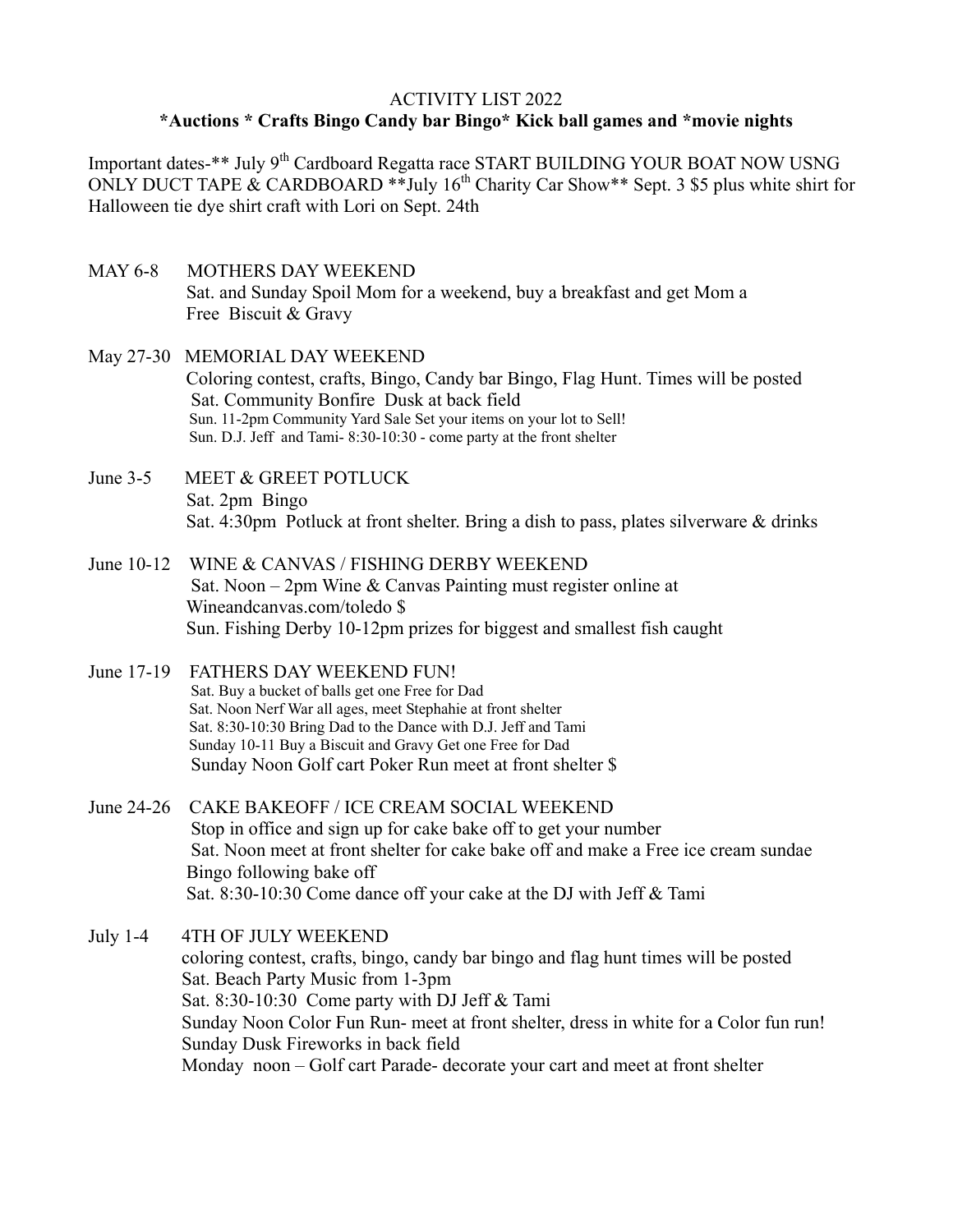| <b>July 8-10</b> | CARDBOARD REGATTA RACE / SQUIRT GUN WAR WAGON RIDE WEEKEND<br>Sat. Noon Squirt Gun Wagon War meet at front shelter with your squirt gun, wear your<br>swim suit, we will take a ride thru the campground and have a squirt gun war<br>Saturday 3pm Cardboard Regatta Race- build a cardboard boat using only duct tape and<br>cardboard meet at beach area for a fun race!<br>Sat. 8:30 -10:30 Wear your boating attire to a fun dance with DJ Jeff & Tami          |
|------------------|---------------------------------------------------------------------------------------------------------------------------------------------------------------------------------------------------------------------------------------------------------------------------------------------------------------------------------------------------------------------------------------------------------------------------------------------------------------------|
|                  | July 15-17 CHARITY CAR SHOW EVENT WEEKEND<br>Charity car show registration begins at 10a.m. \$10 per car Show is from 11-3pm<br>Raffles, 50/50 drawings, goodie bags, t shirts, food wagon, charity auction<br>Daily pass \$7 per person includes swimming, fishing and picnicking checkout 7pm<br>Sat. 8:30-10:30 D.J. Jeff and Tami music at front shelter                                                                                                        |
| July 22-24       | CHRISTMAS IN JULY WEEKEND<br>SAT. Santa will be arriving at NOON. on his golf cart to see the kids!<br>Prizes for best decorated lot for seasonal / weekenders<br>2PM \$ Bingo<br>Sat. 8:30-10:30- come rock your sweetie at the dance with D.J. Jeff and Tami                                                                                                                                                                                                      |
| July 29 -31      | NEW YEARS / COOKIE DECORATING WEEKEND<br>Sat. Noon -2 pm Cookie Decorating with April Palmer Preregister in office by July 24 <sup>th</sup> \$25<br>Sat.- Crafts, Bingo, Candy Bar Bingo times will be posted<br>Sat. 8:30-DJ JEFF dance front shelter plus fireworks to ring in the new year!                                                                                                                                                                      |
| Aug 5-7          | EUCHRE TOURNAMENT WEEKEND<br>Sat. bingo, candy bar bingo times will be posted<br>Sat 4pm Euchre tournament with Jeff & Tami meet at front shelter                                                                                                                                                                                                                                                                                                                   |
| Aug. 12-14       | 50"S THRU 90'S WEEKEND / WINE GLASS PAINTING<br>Sat. 11:30 1980's Pokemon Hunt stop in office for clues<br>Sat. noon -2pm Wine glass painting with Wineandcanvas.com/toledo go to web site to sign up<br>Sat. 2:30 Bingo with Jerry<br>Sat. 8:30 - 10:30 Dress in your best 50, 60, 70,80 or 90's costumes and get funky with<br>D.J. And Tami Prizes awarded!                                                                                                      |
| Aug. 19-21       | <b>EASTER WEEKEND</b><br>Sat Noon meet at front shelter for an Easter Egg Hunt over 1000 eggs<br>Meet the Easter Bunny<br>Sat. 2pm \$ Bingo<br>Sat. 8:30-10:30 Come to the Bunny Hop with D.J. Jeff and Tami                                                                                                                                                                                                                                                        |
| Aug. 26 - 28     | <b>SOUP COOKOFF WEEKEND</b><br>Stop in at office to sign up[ for the soup cook off to get a number<br>Saturday 2pm \$ bingo<br>Sat. 4pm meet at front shelter for soup cook off/ everyone welcome for community judging                                                                                                                                                                                                                                             |
| Sept. 2-5        | <b>LABOR DAY WEEKEND</b><br>Coloring contest, Flag Scavenger Hunt, Crafts, Bingo, Candy bar Bingo<br>Sunday 11-2pm Community Yard Sale set up on lot and sell<br>Sun. 8:30-10:30 DJ JEFF and Tami at front shelter<br>WE WILL BE TIE DYEING SHIRTS FOR HALLOWEEN ON SEPT. 24TH<br>IF YOU ARE INTERESTED YOU NEED A WHITE TSHIRT WITH NAME AND LOT<br>PRINTED ON TAG AND \$5 FOR THE PRINTING COST. TURN THEM INTO OFFICE<br>BY END OF THIS WEEKEND ALL AGES WELCOME |